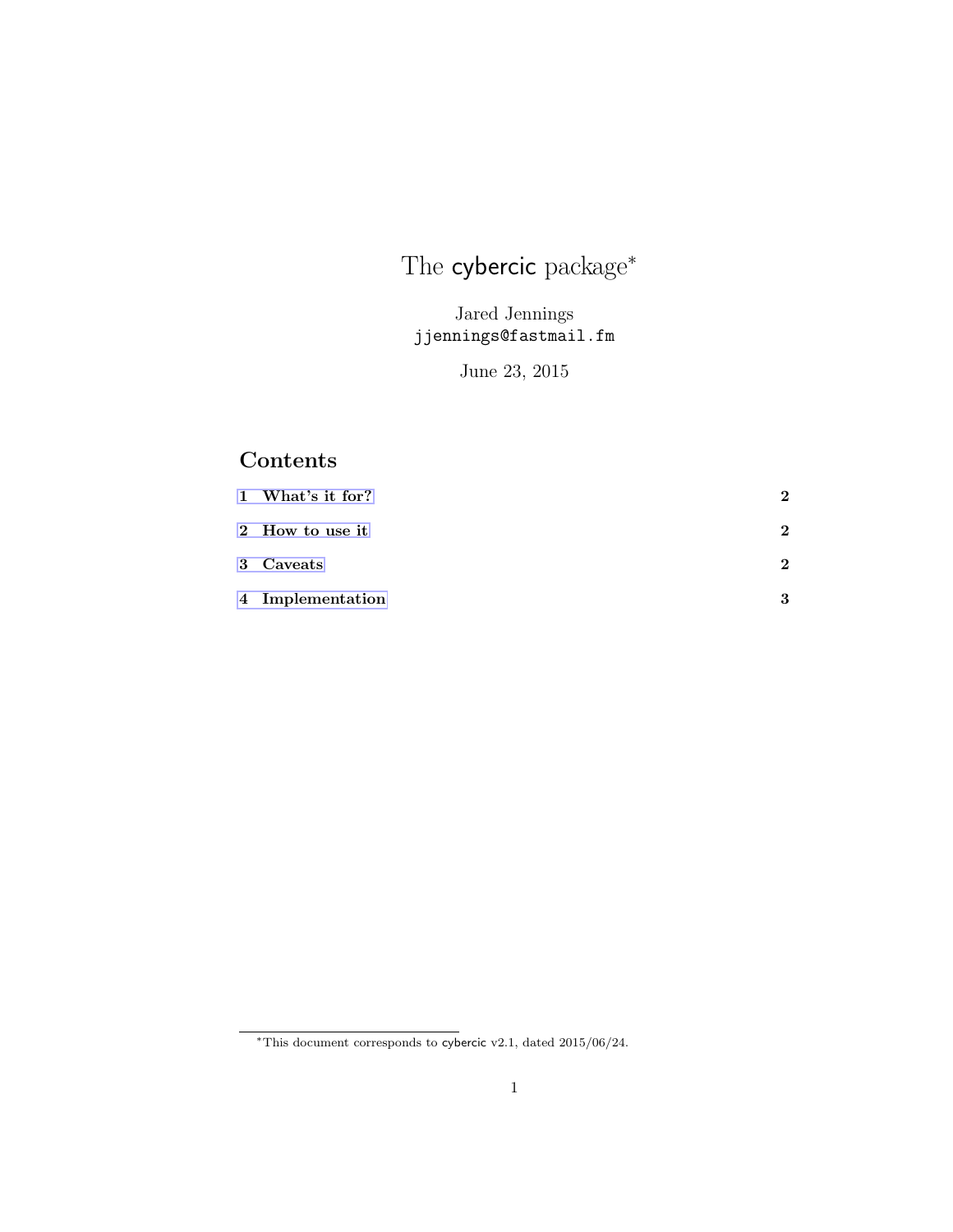## <span id="page-1-0"></span>1 What's it for?

This package, when used in conjunction with cyber, adds IA control names to division names in the table of contents. (The cic stands for "controls in contents." Division means chapter, section, subsection, subsubsection, etc.)

As an example, suppose you have a section in your document like this:

```
% \section{Stuff about individual authentication}
%
% \documents{iacontrol}{IAIA-1} Bla, bla, bla...
%
```
Without cybercic, this creates a line in your table of contents that says something like, "3.2 Stuff about individual authentication ..... 34," and a section heading in the body of the document, on (in our example) page 34, that says something like, "3.2 Stuff about individual authentication."

When you add cybercic, the line in your table of contents will say, "3.2 Stuff about individual authentication (IAIA-1) ... 34." The section head in the body of the document will stay the same.

### <span id="page-1-1"></span>2 How to use it

In the preamble of your document, write \usepackage{cybercic}. But! You must be careful where you write it. If you use hyperref, you must use cybercic *after* hyperref. You must use cybercic after cyber, as well.

\Cybercontrolsincontentsenabledfalse

\Cybercontrolsincontentsenabledtrue

If there is a part of your document wherein you do not want section titles in the table of contents changed, at the beginning of that part write \Cybercontrolsincontentsenabledfalse. When you want controls-in-contents re-enabled, write \Cybercontrolsincontentsenabledtrue.

## <span id="page-1-2"></span>3 Caveats

First and foremost, when you use this package, and you also use hyperref to make a PDF with bookmarks in it, you cannot put any formatting in your section titles. This means you cannot write something like:

```
% \section{My \emph{Awesome} Section}
% \section{The {\tt /usr/var/tmp} directory}
%
```
You must content yourself with:

```
% \section{My Awesome Section}
```

```
% \section{The /usr/var/tmp directory}
```
%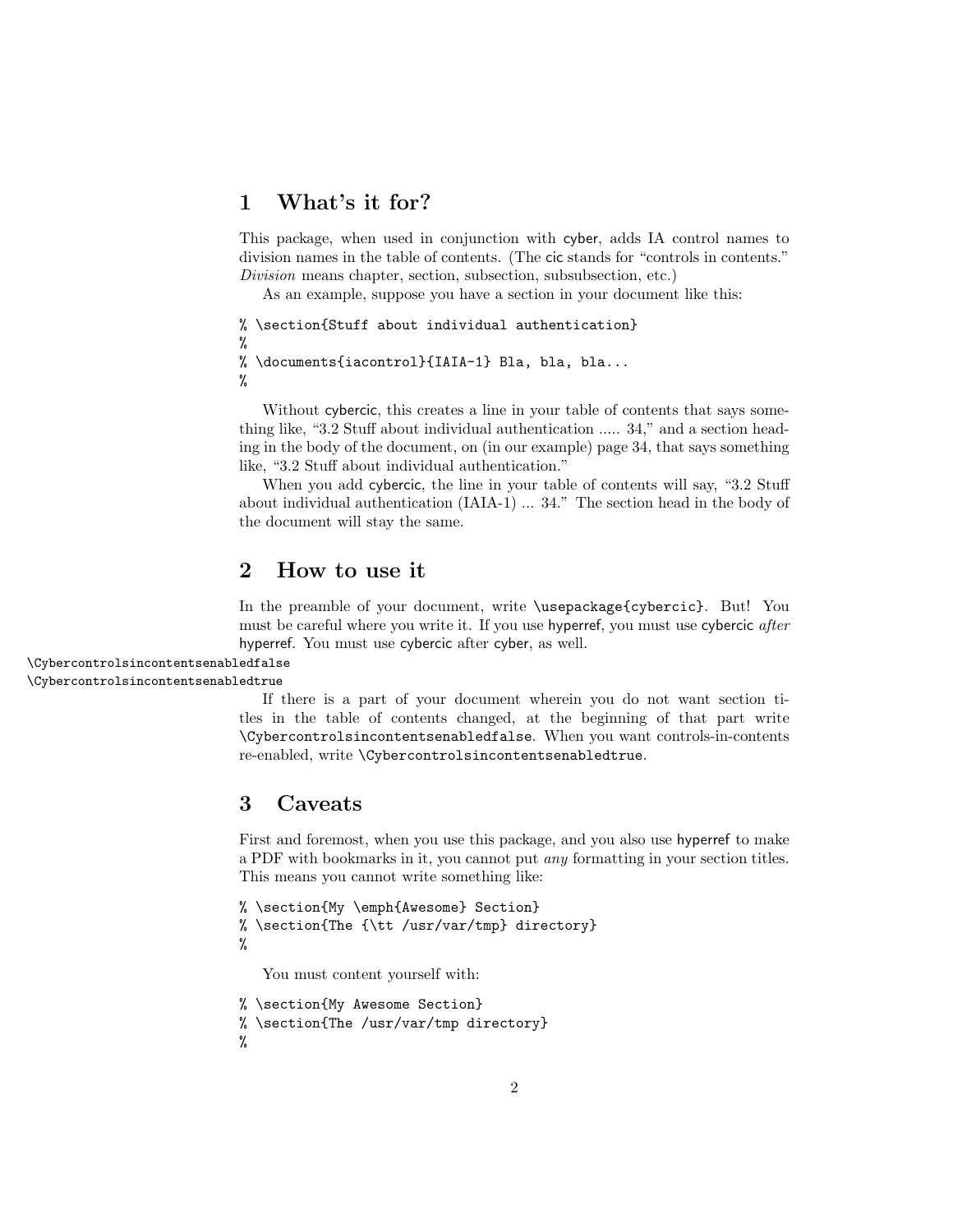This package is a horrible (but ingenious) hack. Do not use it unless you really, really need to. It may not play well with other packages.

If a section spans multiple pages, and compliance posture tags (like \documents or \implements, see cyber documentation) are strewn throughout, running page heads containing section names will only show IA control names mentioned before the page began. Patches gratefully accepted.

## <span id="page-2-0"></span>4 Implementation

#### 1 \makeatletter

Given that we are using controlsincontents, sometimes it needs to be disabled for part of a document. The newif here is for that purpose.

#### $\Gamma$ controlsincontentsenabledfalse  $_2 \neq \text{if}\ifCy\neq \text{or} \ifCy\neq \text{or} \ifCy\neq \text{or} \ifCy\neq \text{or} \ifCy\neq \text{or} \ifCy\neq \text{or} \ifCy\neq \text{or} \ifCy\neq \text{or} \ifCy\neq \text{or} \ifCy\neq \text{or} \ifCy\neq \text{or} \ifCy\neq \text{or} \ifCy\neq \text{or} \ifCy\neq \text{or} \ifCy\neq \$ 3 \Cybercontrolsincontentsenabledtrue

The word "division" here is a general term for a part, chapter, section, subsection, subsubsection, paragraph, or subparagraph.

Every kind of division has an optional argument, what should show in the table of contents instead of the title shown in the text. Our strategy is to set that optional toc name to a reference to a macro. The macro is first defined to contain the original name of the section, but it can be redefined later in the document to tack text onto the end of it.

[http://www.elektro.uni-miskolc.hu/~gati/references/latex/macro/tu](http://www.elektro.uni-miskolc.hu/~gati/references/latex/macro/tugpap1.pdf)gpap1. [pdf](http://www.elektro.uni-miskolc.hu/~gati/references/latex/macro/tugpap1.pdf) introduces this sort of indirection.

Only the last definition of the division's title macro that appeared in the document is expanded when the .toc file is written. So the table of contents then contains all the additions to the division's title as well as the title itself. Unfortunately, at the part of the document where the division title is typeset in the text, none of the redefinitions have happened yet, so only the title which shows in the TOC can be amended using this method.

We need to name the macro that will contain each division's title. Each name must be unique, so we use the counters for different kinds of sections; but each name must also be a valid identifier, so instead of using numbers we use letters. (Alph bombs out after it gets to number 26, so Roman it is.)

| 4 \newcommand \alphpart    |                                   | {pt\Roman{part}}                          |
|----------------------------|-----------------------------------|-------------------------------------------|
| 5 \ifdefined\chapter       |                                   |                                           |
| 6 \newcommand \alphchapter |                                   | {\alphpart ch\Roman{chapter}}             |
| 7 \newcommand \alphsection |                                   | {\alphchapter se\Roman{section}}          |
| $8 \text{else}$            |                                   |                                           |
| 9 \newcommand \alphsection |                                   | ${\alpha r s \lambda}$                    |
| $10 \setminus fi$          |                                   |                                           |
|                            | 11 \newcommand \alphsubsection    | {\alphsection su\Roman{subsection}}       |
|                            | 12 \newcommand \alphsubsubsection | {\alphsubsection ss\Roman{subsubsection}} |
|                            | 13 \newcommand \alphparagraph     | {\alphsubsubsection p\Roman{paragraph}}   |
|                            | 14 \newcommand \alphsubparagraph  | {\alphparagraph sp\Roman{subparagraph}}   |

 $\operatorname{\mathsf{arcontrol}}$ sin $\operatorname{\mathsf{contentsenabledtrue}}$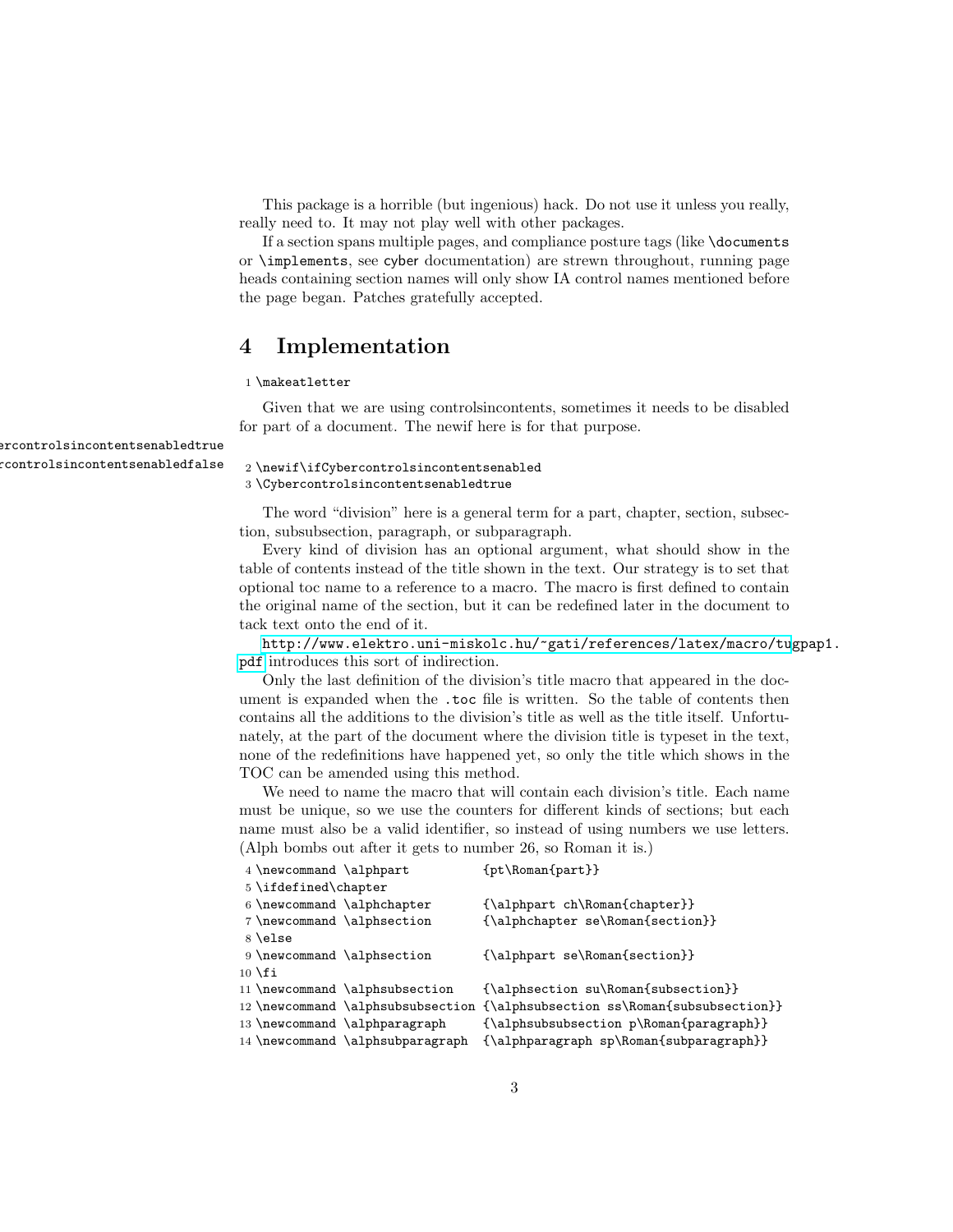Now we're going to replace \@sect. This macro is used for all divisions \section and smaller.

```
15 \let\skia@orig@sect\@sect
16 \gdef\@sect#1#2#3#4#5#6[#7]#8{%
17 \ifCybercontrolsincontentsenabled
```
#1 is the kind of division, e.g. section or subparagraph. #2 is the depth of this kind of division in the hierarchy (1 is a chapter, 2 is a section, etc)

#### 18 \ifnum #2>\c@tocdepth

The kind of division we're starting is too detailed to show up in the table of contents. Just do the usual @sect thing. (Before this special case was written, any use of \subsubsection resulted in an \inaccessible error.)

#### 19 \skia@orig@sect{#1}{#2}{#3}{#4}{#5}{#6}[#7]{#8}

A side effect of not redefining \last@division and \last@divtitle here as we do below is that any \addtosectionnames that happen will add to the name of the last-declared TOC-worthy division - which will be a larger division that contains this one.

For example, assume \setcounter{tocdepth}{1}, i.e. only chapters are shown in the TOC. Now if we \chapter{One} \section{Onedotone} \addtosectionname{Bla}, Bla will be added to One, not onto Onedotone.

 $20 \text{ kg}$ 

This division will show up in the TOC. Prepare it to have text added onto its name there. Let's capture a unique name for the section being created:

21 \edef\last@division{#1\csname alph#1\endcsname}

(An example expansion would be paragraphptchseIsussIIp.) Now we construct a name for a macro which will contain the title of this section.

```
22 \edef\last@divtitle{\csname titleof\last@division \endcsname}
```
23 \edef\last@divaddedto{\csname addedto\last@division \endcsname}

Now we define that macro. The expandafter causes \last@divtitle to be expanded before the \def, so that we are not defining \last@divtitle, but the thing it expands to—in our example, we are defining \titleofparagraphptchseIsussIIp. Mind-bending, eh?

#### 24 \expandafter\def\last@divtitle{#7}

Now we call the old @sect, giving \last@divtitle as the section title to use in the table of contents. But we don't want to expand it right now, because it would just expand to  $#7$ . So we put a \noexpand first. But we don't want its value to be exactly "\last@divtitle", because that one gets redefined all the time, and only the last definition would be used in writing the toc file, so the name of every section in the toc would end up the same... This expansion stuff is a bit fiddly, isn't it? So instead of using \last@divtitle, as above, we have to write its expansion out here.

25 \skia@orig@sect{#1}{#2}{#3}{#4}{#5}{#6}[\noexpand\csname titleof\last@division\endcsname]  $26$  \fi

27 \else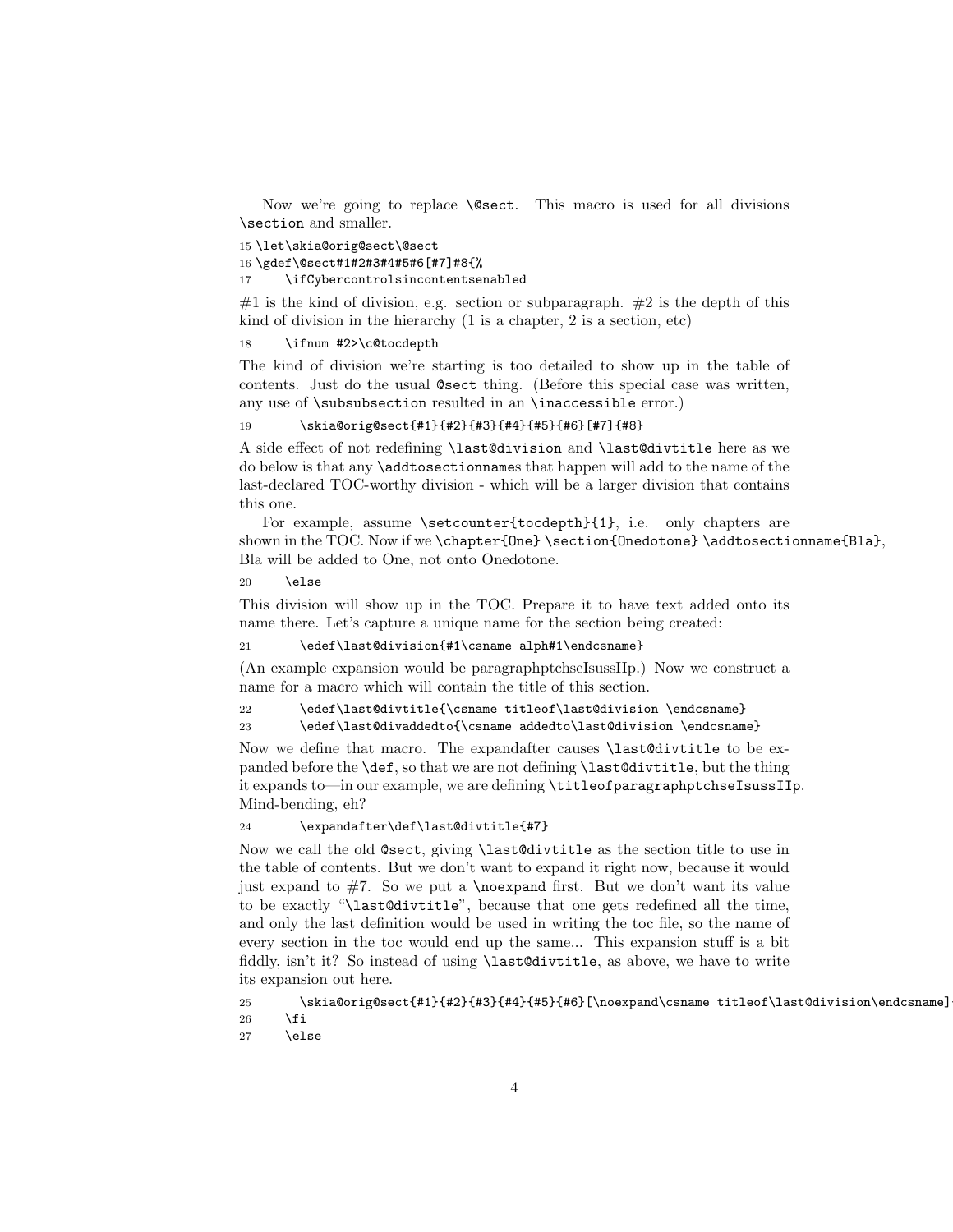If we're in this else, Cybercontrolsincontentsenabled is not true. Just do the usual section thing.

```
28 \skia@orig@sect{#1}{#2}{#3}{#4}{#5}{#6}[#7]{#8}
```
29  $\{f_i\}$ 

And we need to add the same machinery to **\@chapter—if** it exists. (Some document classes do not define it.)

```
30 \ifdefined\@chapter
```
31 \let\skia@orig@chapter\@chapter

```
32 \gdef\@chapter[#1]#2{%
```
33 \ifCybercontrolsincontentsenabled

34 \edef\last@division{chapter\alphchapter}

```
35 \edef\last@divtitle{\csname titleof\last@division \endcsname}
```
36 \edef\last@divaddedto{\csname addedto\last@division \endcsname}

37 \expandafter\def\last@divtitle{#1}

```
38 \skia@orig@chapter[\noexpand\csname titleof\last@division\endcsname]{#2}
```
39 \else

```
40 \skia@orig@chapter[#1]{#2}
```

```
41 \{f_i\}
```
#### 42 \fi % defined @chapter

Fix PDF bookmarks by using the expansion of the title macro, not its name.

When you use hyperref and you tell it to make PDF bookmarks, the bookmarks it writes to the PDF file have to have very normal sorts of names. I think you may get to use UTF-8, but you can't have any text formatting. The way hyperref makes sure of this is by temporarily defining all of the LATEX formatting macros you may want to use, like \textsf, to do nothing, so that they expand to their contents rather than some TEX code that makes the formatting happen plus the contents, and then evaluating the line that's supposed to go in the table of contents (the optional argument to \@section or \@chapter which defaults to the first argument) expanding only those macros. As I recall. It's been six months since I figured it out.

But we've set the section name as it should appear in the contents to a macro, and not a macro that hyperref is prepared for. So the PDF bookmark for section 1.2 which begins on page 4 says 1.2 \titleofsectionptchseI 4 instead of 1.2 My Cool Section (IAIA-1) 4.

Our hamfisted solution to this is to go ahead and fully expand the parameter. That means that the \titleofsectionptchseI macro is expanded, to "My Cool Section (IAIA-1)." But it also means that all of those guards that hyperref had to deal with what happens if I write \section{My \emph{Awesome} Section} are gone, and suddenly if there is any formatting in any section names, bad things happen. So this is the part of the code that necessitates that all division titles have no formatting in them at all.

Most of this definition of addcontentsline comes from the hyperref package. For this to work properly, cyber must be loaded *after* hyperref.

43 \@ifpackageloaded{hyperref}{%

```
44 \gdef\addcontentsline#1#2#3{% toc extension, type, tag
```

```
45 \begingroup
```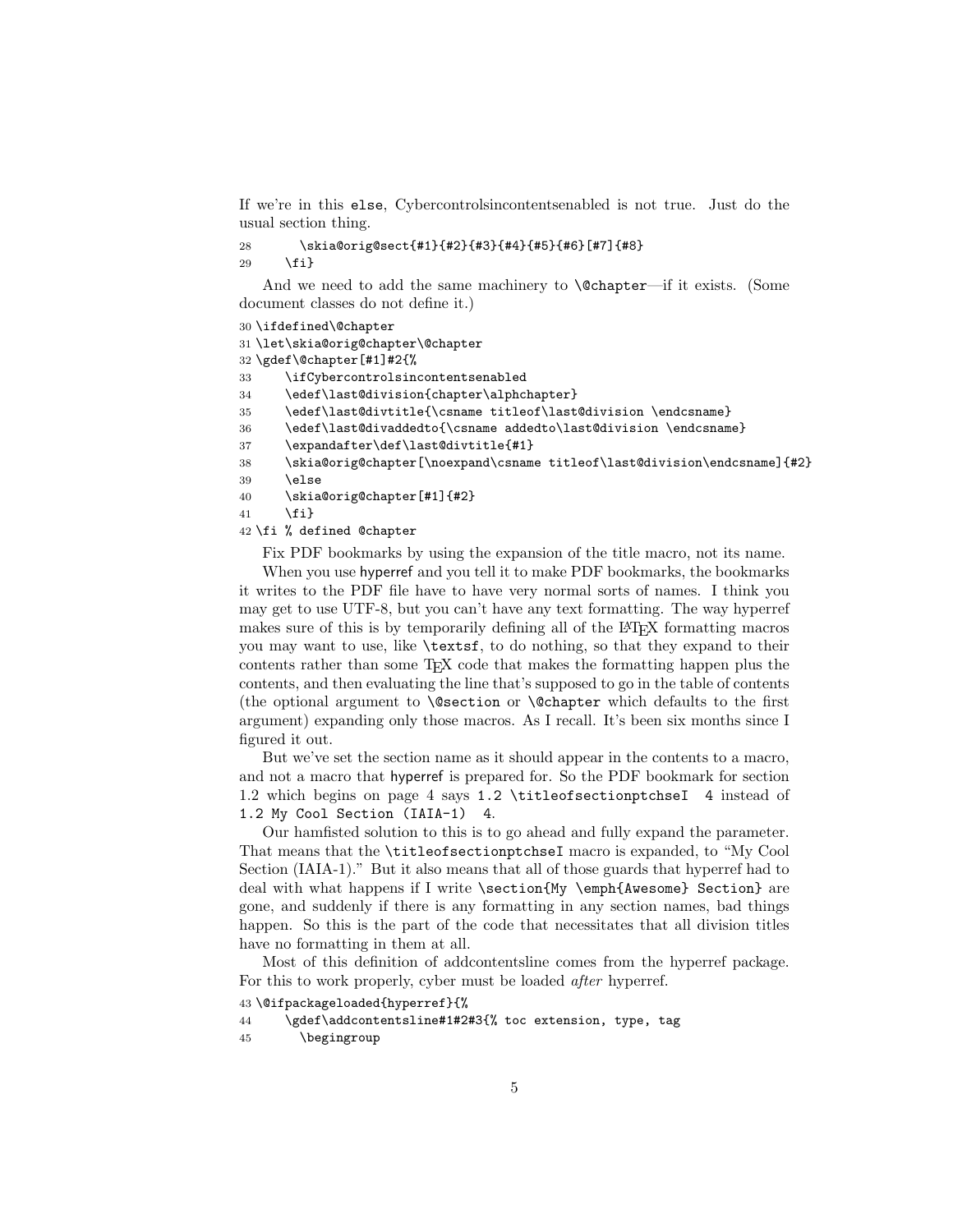| 46 | \let\label\@gobble                                              |
|----|-----------------------------------------------------------------|
| 47 | \let\textlatin\@firstofone                                      |
| 48 | \ifx\@currentHref\@empty                                        |
| 49 | \Hy@Warning{%                                                   |
| 50 | No destination for bookmark of \string\addcontentsline,%        |
| 51 | \MessageBreak destination is added%                             |
| 52 | }‰                                                              |
| 53 | \phantomsection                                                 |
| 54 | \fi                                                             |
| 55 | \expandafter\ifx\csname toclevel@#2\endcsname\relax             |
| 56 | \begingroup                                                     |
| 57 | \def\Hy@tempa{#1}%                                              |
| 58 | \ifx\Hy@tempa\Hy@bookmarkstype                                  |
| 59 | \Hy@WarningNoLine{bookmark level for unknown #2 defaults to 0}% |
| 60 | \else                                                           |
| 61 | \Hy@Info{bookmark level for unknown #2 defaults to 0}%          |
| 62 | \fi                                                             |
| 63 | \endgroup                                                       |
| 64 | \expandafter\gdef\csname toclevel@#2\endcsname{0}%              |
| 65 | \fi                                                             |
| 66 | \edef\Hy@toclevel{\csname toclevel@#2\endcsname}%               |

Unlike hyperref, expand  $#3$  so we don't try to use a macro name as the title of the bookmark. But  $#3$  is likely a \numberline{...}, and at the time this is expanded, it seems that \numberline is some LaTeXy thing, not a hyperreffy thing, and hyperref complains about all the TeX code in the expansion of  $#3$ . So we make sure that  $\mathrm{i}\,$ 

going to just put the number in.

| 67 | \let\saved@numberline\numberline               |
|----|------------------------------------------------|
| 68 | \ifHy@bookmarksnumbered                        |
| 69 | \let\numberline\Hy@numberline                  |
| 70 | \else                                          |
| 71 | \let\numberline\@gobble                        |
| 72 | \fi                                            |
| 73 | \edef\Hy@expandedtag{#3}                       |
| 74 | \let\numberline\saved@numberline               |
|    | Now, about writing that bookmark.              |
| 75 | \Hy@writebookmark{\csname the#2\endcsname}%    |
| 76 | {\Hy@expandedtag}%                             |
| 77 | {\@currentHref}%                               |
| 78 | {\Hy@toclevel}%                                |
| 79 | ${41}$ %                                       |
| 80 | \ifHy@verbose                                  |
| 81 | \typeout{pdftex: bookmark at \the\inputlineno: |
| 82 | {\csname the#2\endcsname}                      |
| 83 | {\Hy@expandedtag}                              |
| 84 | {\@currentHref}%                               |
| 85 | {\Hy@toclevel}%                                |
| 86 | ${41}\%$                                       |
|    |                                                |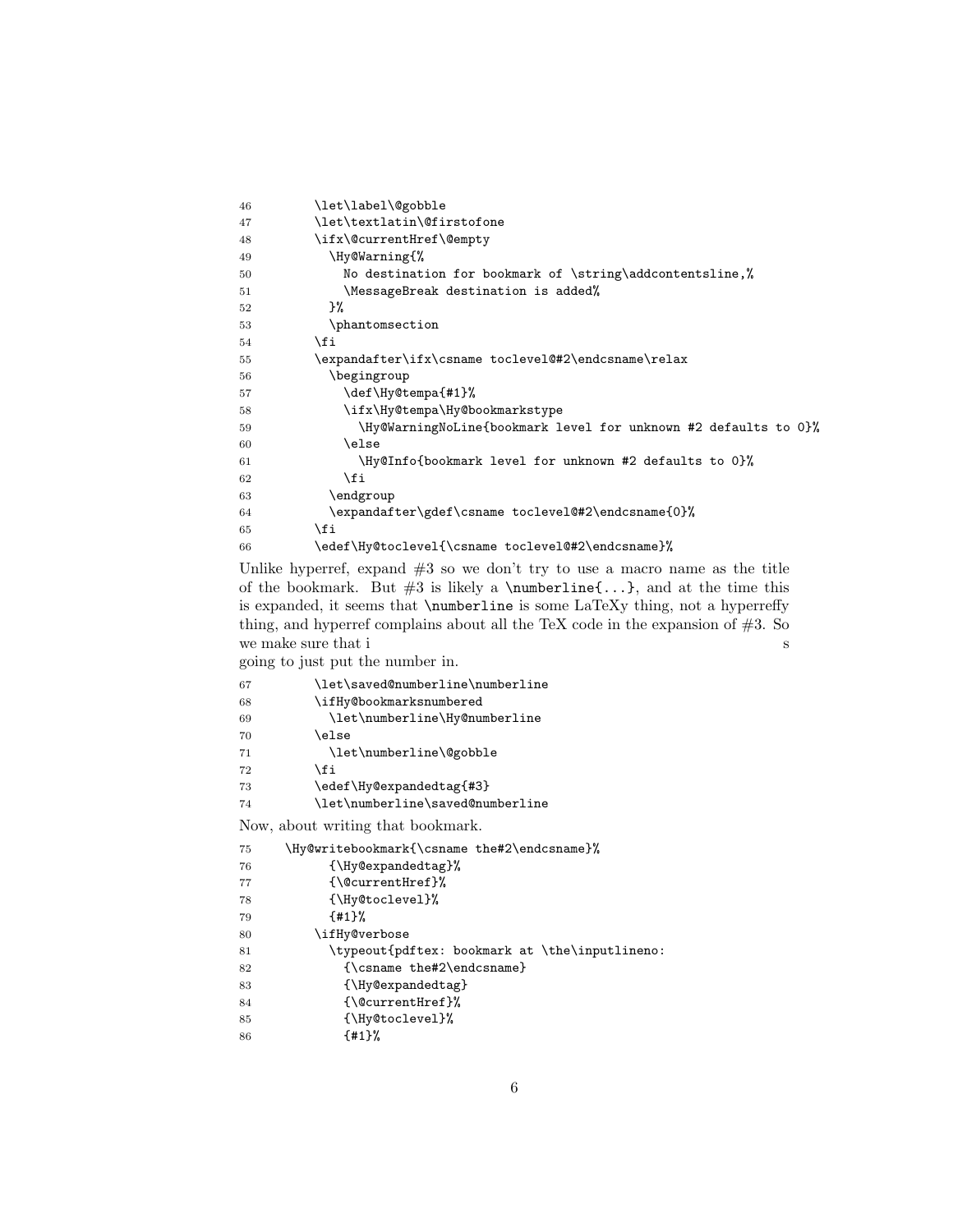```
87 }%
88 \overrightarrow{fi}89 \addtocontents{#1}{%
90 \protect\contentsline{#2}{#3}{\thepage}{\@currentHref}%
91 }%
92 \endgroup
93 }
94 }
95
```
That blank line just above seems to be necessary.

—

To avoid restating IA controls in appended-to section names, we'll need a substring search function.

From the substr package, version 1.2, 2009/10/20, copyright 2000, 2005, 2009 Harald Harders, available from CTAN:

expands the first and second argument with  $\$ rotected@edef and calls  $#3$ with them:

```
96 \newcommand\su@ExpandTwoArgs[3]{%
97 \protected@edef\su@SubString{#1}%
98 \protected@edef\su@String{#2}%
99 \expandafter\expandafter\expandafter#3%
100 \expandafter\expandafter\expandafter{%
101 \expandafter\su@SubString\expandafter
102 }\expandafter{\su@String}%
103 }
tests if \#1 in \#2. If yes execute \#3, else \#4104 \newcommand*\IfSubStringInString[2]{%
105 \su@ExpandTwoArgs{#1}{#2}\su@IfSubStringInString
106 }
107 \newcommand*\su@IfSubStringInString[2]{%
108 \def\su@compare##1#1##2\@nil{%
109 \def\su@param{##2}%
110 \ifx\su@param\@empty
111 \expandafter\@secondoftwo
112 \else
113 \expandafter\@firstoftwo
114 \fi
115 }%
116 \su@compare#2\@nnil#1\@nil
117 }
    —
```
End substr package excerpt.

Now, to append some text to the name of the section we're in, we just have to redefine the macro whose name is the value of \last@divtitle. In order to add to it without infinite recursion, we use \edef, which expands its body before defining. Again, rather than defining \last@divtitle itself, we want to define the macro it names. The expandafter does this.